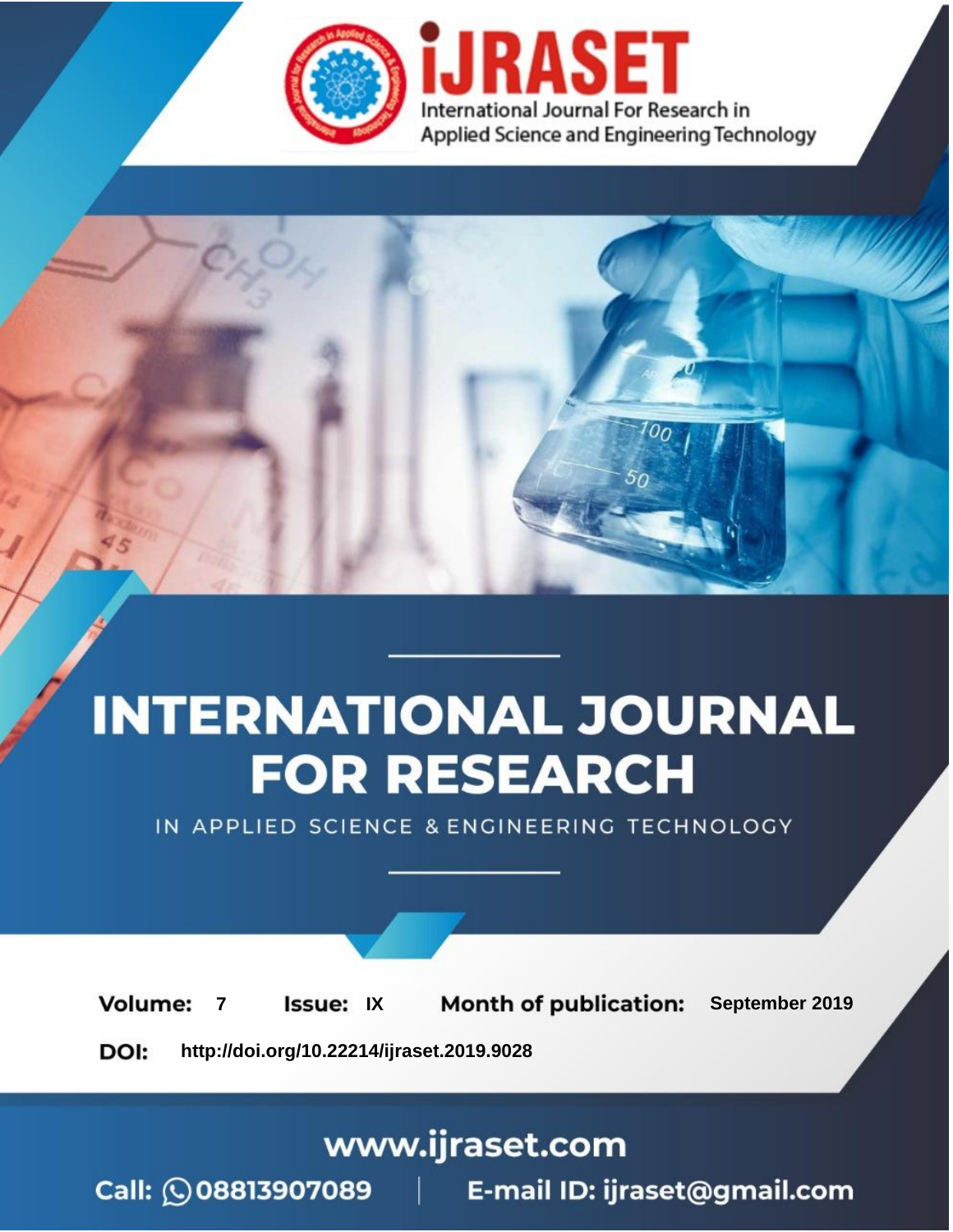

### **Bio removal of Fluoride from Water by Different Bio adsorbents**

Achla Rani<sup>1</sup>, A. K. Paul<sup>2</sup> *1, 2Desh Bhagat University, Mandi Gobindgarh*

*Abstract: Fluoride is the major inorganic pollutant of natural origin found in the ground water. Water is a considerable channel of fluoride intake by living organisms. Flouride ions enter into water bodies naturally by the process of dissolution of rock minerals at a gradual pace. Considerably high amount of flouride ions escaping into the water by means of various applications such as excessive use of phosphate fertilizers and pesticides, sewage sludge in agricultural practices thus leading to the remarkably high concentrations. Fluoride is two edge sword. In small doses it prevents tooth decay and in higher doses it causes fluorosis.Its permissible limit is 1.5 ppm.Due to high toxicity of fluoride, there is urgent need to remove fluoride. This paper provides information about various bioadsorbents used for removal of fluoride from water. Keywords: Fluoride, Adsorbent, Langmuir, Freundlich, Kinetics.*

#### **I. INTRODUCTION**

Flourine(F), the  $13<sup>th</sup>$  most abundant element of halogen family is one of the most reactive of all elements. It is also the most electronegative element in the periodic table and thus has a strong tendency to be in its ionic form , by gaining electrons in solutions [1]. Naturally it is found in rocks, soil and fresh water. Weathering of fluoride containing rocks like topaz, fluorite, fluorspar, cryolite, fluorapatite etc and soils leads to leaching of fluoride ions into ground water [2]. Flourides in the form of salts with monovalent cations i.e. NaF and KF are water soluble but salts of fluoride with divalent cations such as CaF<sub>2</sub> are insoluble in water. The pathway of fluorides in natural aquatic streams is mainly dependent on the geological conditions of rocks such as decomposition, dissociation and subsequent dissolution with considerably longer retention times that lead to the leaching of fluoride ions into water bodies [3]. Various industrial processes such as glass and ceramic production, semiconductor manufacturing and electroplating etc. further adds remarkably high amounts of fluoride in aquatic streams[4].

Permissible limits of Fluoride Permissible limits of fluoride ions in potable water assigned by various health organizations are as given in table.

| Name of the Health Organization                   | Permissible limits of fluoride ion (mg/L) |
|---------------------------------------------------|-------------------------------------------|
| World Health Organization WHO (International      | $0.6 - 1.5$                               |
| standard of drinking water)                       |                                           |
| US Public Health Standards                        | 0.8                                       |
| The Committee on Public Health Engineering Manual | 1.0                                       |
| and Code of practice, Government of India         |                                           |
| Indian Council of Medical Research (ICMR)         | 1.0                                       |
| Bureau of Indian Standards (BIS)                  | $0.6 - 1.5$                               |

Prescribed permissible Limits of Fluoride ions in Potable Water by Various Health Organizations

Although numerous available conventional methods have various advantages but due to inherent limitations, there is an urgent need to shift from synthetic, chemical based and cost intensive options towards environmental friendly and techno-economically viable alternatives. In recent years biosorption has emerged as most suitable technique for the removal of fluoride ions due to convenient operational conditions, low cost, minimum chemical/biological sludge and regeneration properties.Various Agricultural waste products have been used as bioadsorbents to remove fluoride from water. The main merits of agricultural waste materials are low cost, high efficacy, minimum sludge, no additional nutrient/chemical requirement, no temperature specific conditions and regeneration/recover of biosorbents.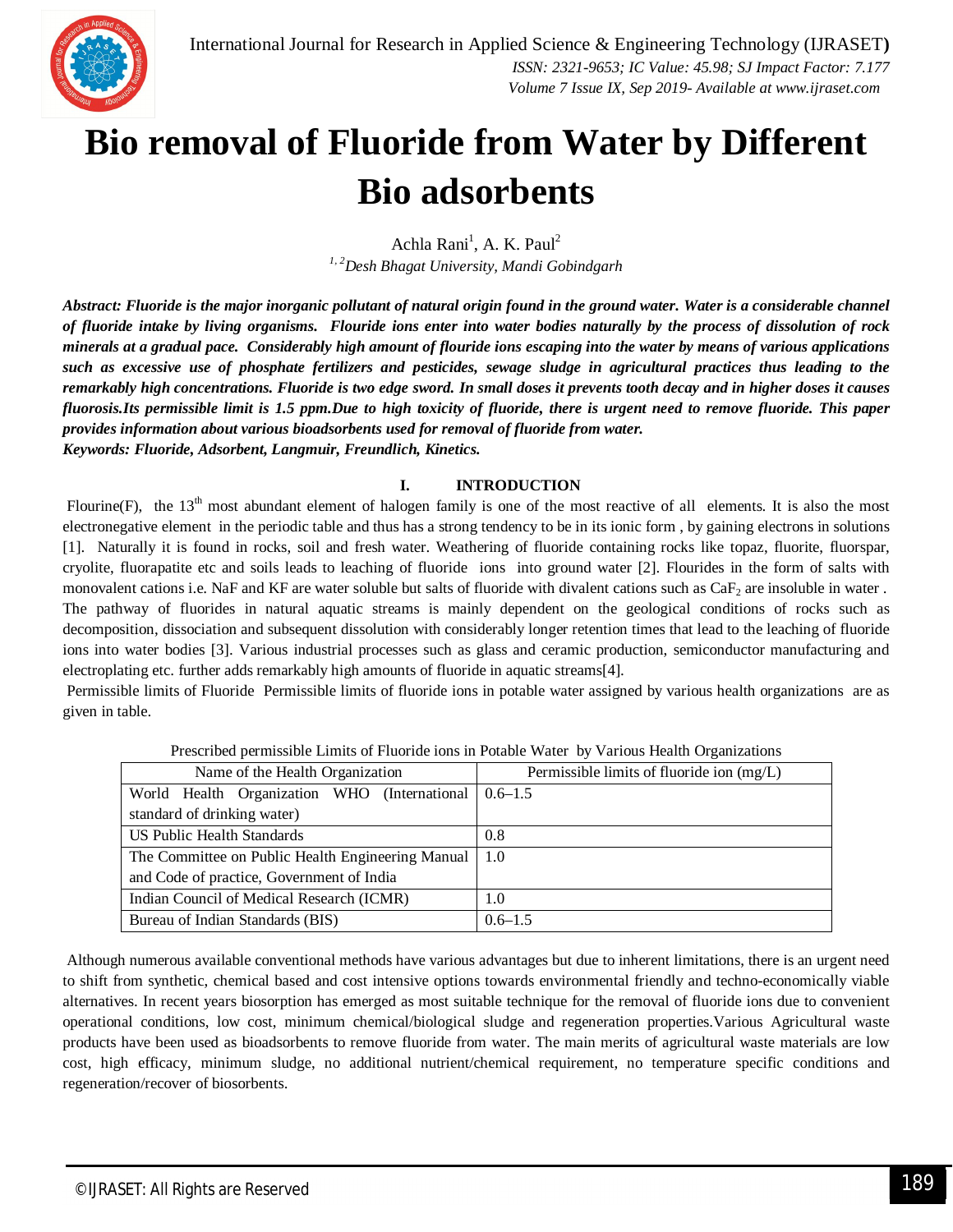

 *ISSN: 2321-9653; IC Value: 45.98; SJ Impact Factor: 7.177 Volume 7 Issue IX, Sep 2019- Available at www.ijraset.com*

#### **II. BIOADSORPTION**

Biosorption is a physiochemical process that occurs naturally in certain biomass which allows it to bind contaminants onto its cellulose structure. It is eco-friendly process.Biomass can be living organism or dead biological material. Different parts of agricultural materials such as leaves, bark, stem, roots, peels and seeds etc. in natural form and with certain chemical, thermal and physical modifications are used to enhance the removal efficiency and binding capacity for fluoride ions. These biodegradable materials are available in enormous amount in nature and are inexpensive and environmentally friendly. The use of agricultural waste materials for removal of fluoride ions is as discussed below.

#### *A. Usage Of Agricultural Waste Materials In Natural Form*

Jamode et.al. (2004) assessed the suitability of inexpensive and easily available leaves of neem (Azadirachta indica), peepal (Ficus religiosa) and Khair (Acacia catechu willd) trees for effectively remediation of fluoride-contaminated water. The study concluded approximately 98% removal of fluoride ions within 180 min at  $29 \pm 0.5^{\circ}$ C with adsorbent dose of is 10 g/L [5].

Murugan and Subramanian (2006) used tamarind seed for removal of fluoride ions from water solutions batch sorption studies considering various process parameters such as pH, agitation time and initial fluoride concentrationand revealed that maximum fluoride removal was 90% achieved at pH 7.0, defluoridation process follows first order kinetics and Langmuir adsorption isotherm [6].

According to Alagumuthu and coworkers (2010) the removal of fluoride ions was studied from the water using Cynodon dactylon as bioadsorbent. The maximum removal of fluoride ions was found to be 83.77% in batch mode studies. Various process parameters that were kept in consideration while performing the studies were pH, contact time, initial ion concentration and agitation speed etc. The adsorption studies followed Redlich-Peterson isotherm as well as Langmuir isotherms [7].

Fluoride adsorption characteristics of eggshell was studied by Bhaumik et. al. (2011) . The maximum adsorption was achieved in the range of pH 2.0-6.0. The investigators achieved around 94% removal of fluoride at initial ions concentration of 5 mg/L at optimum adsorbent dose of 2.4 g/100 ml in 120 minutes. Experimental data provided best fit with the Langmuir isotherm model and the adsorption kinetics followed pseudo-second-order kinetic model [8].

Vardhan and Karthikeyan (2011) inspected the adosrption of fluoride by using Rice husk rich in floristic fiber, protein and various functional groups such as carboxyl, hydroxy and amidogen, etc. making adsorption effective possible. Maximum 83% fluoride removal efficacy was achieved at equilibrium and studies showed good fit of Langmuir adsorption model [9].

Jenish and Methodis (2011) investigated defluoridation studies by using waste tea leaves after surface modification by reducing the size in the range of 250-500 μm. The study revealed that experimental conditions like optimum adsorbent dose (12g/L), initial fluoride concentration (5 mg/L) at pH 6.0 and contact time 150 minutes resulted into 91% fluoride removal [10].

Bhagyashree and coworkers (2012)investigated the effectiveness of babool bark as adsorbent for fluoride removal in batch mode. Potentially high removal efficiency was achieved under controlled process parameters such as adsorbent dose (5g/L), initial ion concentration (5 mg/L), pH 6-8 and contact time (8 hours). The equilibrium data fitted to Langmuir isotherm as compared with Freundlich isotherm and pseudo-second-order kinetic model fitted well as compared to pseudo first-order model [11].

Patil et.al. (2012)conducted experiments to investigate the efficiency of various natural adsorbents such as Mangrove plant leaf powder (MPLP), Almond tree bark powder (ATBP), Pineapple peel powder (PPP), Chiku leaf powder (CLP), Toor plant leaf powder (TPLP) and Coconut coir pith (CCP) for fluoride removal. Studies included the effect of pH, contact time, adsorbent dose and initial metal ion concentration to remove fluoride ions from the aqueous solutions using batch studies. Uptake of fluoride ions by adsorbents at equilibrium was found to be in the order of MPLP > CCP > TPLP > CLP > PPP > ATBP. The optimum contact time for all the adsorbents was 60 minute with adsorbent dose of 10 g/L for initial fluoride concentration of 5ppm. Percentage removal at pH 2 was found to be very high [12].

Valencia-Leal et. al. (2012) used the Guava seeds (Psidium Guajava) as low cost biosorbent for the removal of fluoride ions from aqueous solutions. Maximum adsorption was found to be occurred between pH 5.0 to 8.0. The Langmuir model best described the isotherm's experimental data. [13].

Kamble (2012) studied the defluoridation capability of fresh leaves, dry leaves and stem of Basil (Tulsi leaves; Ocimum sanctum family Lamiaceae). The maximum removal of 94% (by fresh basil leaves), 75% (fresh basil stem), 78% (dry leaves) and 74% (dry stem) achieved from 5 ppm of fluoride solution under optimized conditions of pH, adsorbent dose, rotation speed, contact time and initial concentration of solution [14].

Ramanjaneyulu and coworkers (2013) observed the adsorption capacity of Tamarindus indica (Tamarind) fruit shell to remove fluoride ions from drinking water. The effect of controlling parameters of adsorption like pH, adsorbent dose, contact time and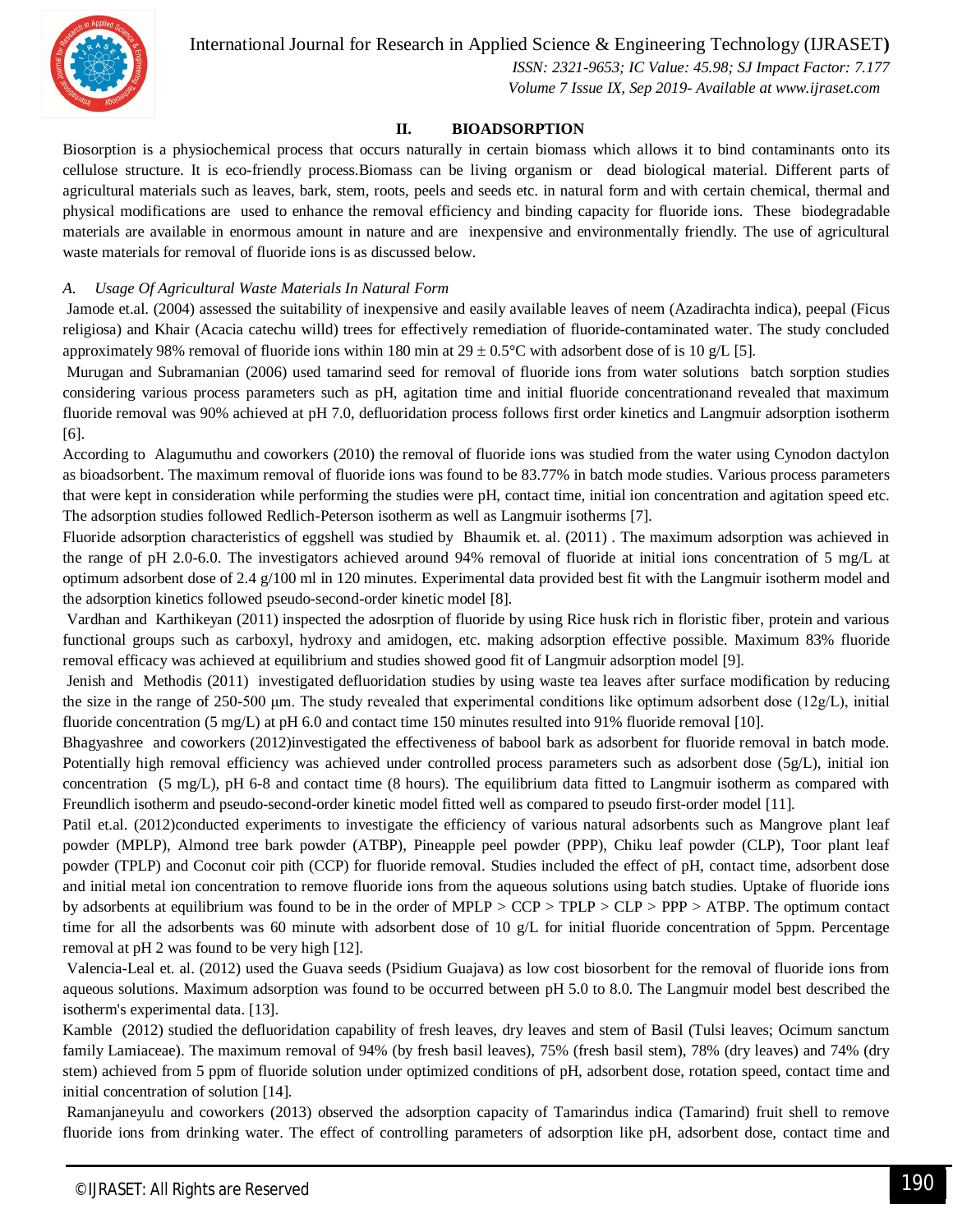

 *ISSN: 2321-9653; IC Value: 45.98; SJ Impact Factor: 7.177 Volume 7 Issue IX, Sep 2019- Available at www.ijraset.com*

initial sorbate concentration on the removal efficiency was studied and optimum values for maximum uptake were found. Tamarind fruit shell exhibited highest fluoride removal efficiency of about 85% at pH 2, initial fluorine concentration of 3 mg/L, contact time of 90 min. adsorbent dosage of 2g/100 ml and maintaining temperature of 307 K. The obtained data were fitted to Langmuir and Freundlich isotherms [15].

Jain and Gupta (2013)used bioadsorbents such as seed powder of Guava (Psidium Guajava) (GL). Neem Bark (Azadirachta Indica) (NB), Neem leaf powder (NL) and Rice Husk (RH) to remove fluoride from water. The experimental results indicate that adsorption kinetics follow first order rate mechanism for Rice Husk (RH), leaf powder of Guava (GL) and Neem Bark (NB), but the above remaining adsorbents followed second order rate mechanism, finally adsorbents well fitted with Langmuir and Freundlich models in fluoride adsorption [16].

Shyam and Kalwania (2013) have studied the fluoride removal capability of a Khimp plant (Leptadenia pyrotechnica) stem powder, having sufficient positive (calcium) ions that adsorbed the negatively charged fluoride ions. The fluoride removal mechanism was mainly governed by precipitation and adsorption (CaF2) onto khimp powder. The maximum fluoride removal of 97% was achieved at pH 6.7 $\pm$ 0.1 with an adsorbent dosage of 6.0 g/L of biomass with a contact period of 60 minutes. Equilibrium adsorption data obeyed both Langmuir and Freundlich isotherms[17].

Rayappan et. al. (2014) have investigated potential of Cissus Quadrangularis (CQ) powder for removal of fluoride from water in batch process. The fluoride removal of 90% was obtained at 10 mg/50 ml dosage of CQ adsorbent for 60 minutes of contact time and 120 rpm shaking speed. The optimal pH for maximum fluoride removal was 7.0. The Langmuir and Freundlich adsorption isotherms were fitted well as per the study [18].

Tomar et. al.(2014) have reported that the adsorption of fluoride by using Citrus limonum leaf. The optimum pH was 2 and there was maximum removal of 70%. Experimental data fitted into Langmuir and Freundlich isotherm models [19].

Investigations carried out by Dwivedi et. al. (2014) on the bioadsorption of fluoride from aqueous solution by peepal leaves using batch study experiments revealed that maximum fluoride removal was found to be at equilibrium pH of 7.0 with optimum adsorbent dose (10g/L), temperature (30 $^{\circ}$ C), time (45 min) and initial concentration (20 ppm)[20].

Bharali and Bhattacharyya (2014) reported the utilization of Devdaru (Polyalthia longifolia) leaf powder for defluoridation of aqueous solutions. The bioadsorbent was found to be highly effective at pH 7.0 and maximum fluoride ion removal was found to be 77 %. Surface adsorption and intra- particle diffusion studies were also carried out [21].

Bharali and Bhattacharyya (2014) have also used Silikha (Terminalia Chebula) leaf powder for defluoridation of aqueous solutions. The fluoride removal efficiency of 74% was obtained at the natural pH of 6.8 and 303 K temperature. Studies revealed that the defluoridation process fitted well with the pseudo-second-order kinetic model. The equilibrium time of 120 minutes for removal of fluoride ions indicated the high degree of affinity for fluoride sorption [22].

Mohammad and Majumdar (2014) investigated the feasibility of two low cost agricultural waste adsorbents namely: banana peel and groundnut shell for defluoridation of water at optimized pH range. The banana peel and groundnut shells showed removal efficiency of 94.34% and 89.9 respectively at doses of 14 and 12 gm/L respectively. Mechanism followed in adsorption kinetics was found to be pseudo- second order reaction and further surface adsorption and intra- particle diffusion contributed in the rate determining step[23].

Mann et. al. (2014) studied the adsorption behavior of saw dust to remove fluoride ions from water streams by carrying out the batch adsorption studies and observed that the maximum adsorption occurs at pH 7.0 at contact time of 120 min. and the fluoride removal achieved was 70% and the equilibrium data best fitted into Langmuir equation [24].

Kumari et al. (2015) used Sal (Shorea Robusta) leaf powder of particle sizes 0.3 and 1.0 mm for defluoridation of water using different particle sizes. They found that the fluoride ion removal efficiency by paticle size 0.3 mm was more than particle size of 1.0 mm. The fluoride removal percentage of 0.3 mm and 1.0 mm sized particles of Sal powder was 63.6% and 25.8% respectively at pH of 7.5 and adsorbent dose of 1 g per 50 ml solution. The adsorption process obeyed Freundlich isotherm model [25].

Islamudin et.al. (2016) investigated the removal of fluoride ions from drinking water by coconut husk as natural adsorbent. The biosorbent was found successful in removal of fluoride ions from aqueous solution of 0.7 mg/l fluoride concentration with about 86% removal efficiency at 323 K temperature. It was also observed that the adsorption was pH dependent with maximum adsorption achieved at optimized pH 5.0 [26].

Patil et.al. (2016) studied the process of biosorption by using bark of Phyllanthus Emblica (Amla) with the object of defluoridation from samples of aqueous medium. Batch experiment studies were performed for identifying the removal capacity of fluoride ions by using this bioadsorbent. The study was performed under the influence of various experimental conditions such as pH of aqueous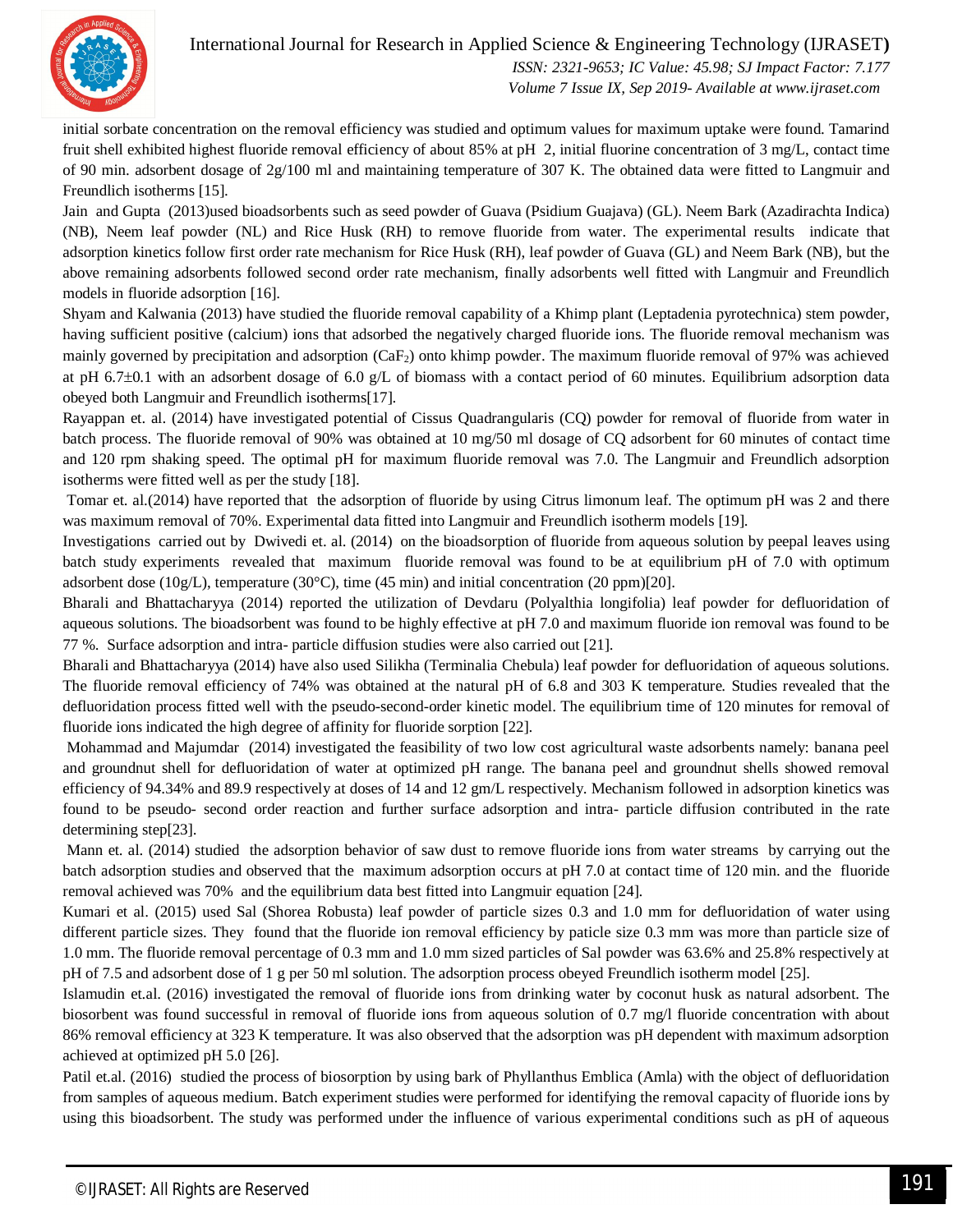

 *ISSN: 2321-9653; IC Value: 45.98; SJ Impact Factor: 7.177 Volume 7 Issue IX, Sep 2019- Available at www.ijraset.com*

solution (2.0 to 10), initial fluoride concentration (3–20 mg/L) and adsorbent dose (0.5 to 5.0g/L) Results indicated significant removal efficiency under optimized process parameters [27].

Nusrat Ali et. al .(2016) studied the adsorption of fluoride ions from waste waters by using an easily available and effective agricultural waste materials that is sugarcane bagasse. The experiments concluded 84% fluoride ion removal efficiency at pH 7.0 and 323K temperature [28].

Gandhi et al (2016) studied adsorption of fluoride ions from water by using Horse Gram (Macrotyloma uniflorum) seed powder. Under optimum dosage of 0.8 gm/L and contact time of 30 minutes the adsorbent showed significant results. Data was found to follow Freundlich adsorption isotherm and followed pseudo second order kinetics [29].

Mereta (2017) studied the removal of fluoride by using seeds of cabbage tree (Moringa stenopetala). The maximum floride ion sorption capacity was found to be 1.32 mg.g<sup>-1</sup> of dry weight of Moringa seeds at a biomass dosage of 2g L<sup>-1</sup>, pH 7.0, initial fluoride ion concentration of 10 mg.  $L^{-1}$  and a contact time of 60 min. The fluoride level was reduced from 10 to 3.4 mg  $L^{-1}$  in water solutions. The adsorption equlibrium data was fitted well to Langmuir as well as Freundlich adsorption models [30].

Gayathri G. et al (2017) studied the removal of fluoride by using amla powder, coconut shell powder, turmeric powder. By use of amla powder fluoride conc. was decreased from 2.5mg/l to 1.4mg/l.By use of turmeric powder fluoride conc. was decreased from 2.5mg/l to 1.6mg/l. By use of coconut shell powder fluoride conc. was decreased from 2.5mg/l to 1.9mg/l. So among all amla powder was found to be more effective[31].

Sharma et al (2018) studied the removal of fluoride by using Aegle marmelous(Bilva patra). Maximum adsorption was found at pH 7. It was observed that with the dose 1.01gm/100ml and contact time of 300 min there was 68% fluoride removal[32].

Gebrewold et al (2018) studied the removal of fluoride by using rice husk and corn cob. The effect of pH , contact time, initial fluoride conc. and adsorbent dose on adsorption capacity was studied. Removal efficiency of 91% and 89% was achieved by rice husk and corn cob respectively. Adsorption data and kinetic model fitted well into Langmuir isotherm and Pseudo-second order kinetics respectively[33].

#### *B. Usage of Agricultural Waste Materials After Chemical Modification*

Parmar et. al. (2006) have compared the defluoridation competence of natural and aluminium chloride and calcium chloride treated powdered corn cob as an adsorbent to remove fluoride ions. Calcium treated corn cob was found to be more effective than aluminium treated corn cob powder under optimum conditions of pH and contact time. Maximum fluoride uptake was achieved in 90 to 120 minutes. Freundlich model was best fitted to experimental data [34].

Alagumuthu et. al.(2010) studied the adsorption of fluoride by zirconium impregnated cashew nut shell carbon (ZICNSC). Experimental data showed that 80.33% fluoride removal was obtained at optimum pH 7.0. Further pseudo-second order equation was applied to the studies and was found fitted well [35].

Kai et.al.(2011) reported the capability of Zirconium loaded garlic peels as a substrate to remove fluoride ions from aqueous streams. Under optimized process parameters the biosorbent showed remarkable results. The optimum pH for maximum fluoride uptake was found 2-4. The kinetic study showed that experimental data was well fitted by pseudo-second-order rate equation [36].

Ganvir et. al. (2011)studied the defluoridation from water by using Aluminium hydroxide coated rice husk ash as an adsorbent. The maximum fluoride removal was attained at pH 5. The data followed the Freundlich isotherm and pseudo second order kinetic model [37].

Hanumantharao et. al. (2011)explored the potential of defluoridation of water through batch adsorption dynamics and equilirbium studies at room temperature by using an adsorbent Acacia Farnesiana Carbonized Material. They have identified that adsorption of fluoride was attained between the pH range of 6.50 to 7.00 and maximum adsorption was noticed around pH of 6.90. Fluoride adsorption follows the Freundlich isotherm [38].

Joshi et. al. (2012) studied the adsorption of fluoride onto Zirconyl-Impregnated activated carbon prepared from Lapsi Seed Stone. The optimum pH for adsorption of fluoride was observed at pH 3-4, and minimum contact time for the maximum defluoridation was found to be 180 min. The Langmuir and Freundlich isotherm were used to describe adsorption equilibrium [39].

Bhagawati et. al.(2012) has used activated carbon prepared from an agricultural waste almond shells with KOH activation for the removal of fluoride from aquatic solutions. Maximum removal efficiency was found to be 68% under optimized conditions of biosorbent dose, contact time, pH, stirring speed and temperature [40].

Sadasivan et al. (2012)studied the defluoridation of water by using Phosphoric acid activated Vetiver root. Batch sorptive defluoridation was conducted under variable experimental conditions such as pH, agitation time, dose of adsorbent and particle size.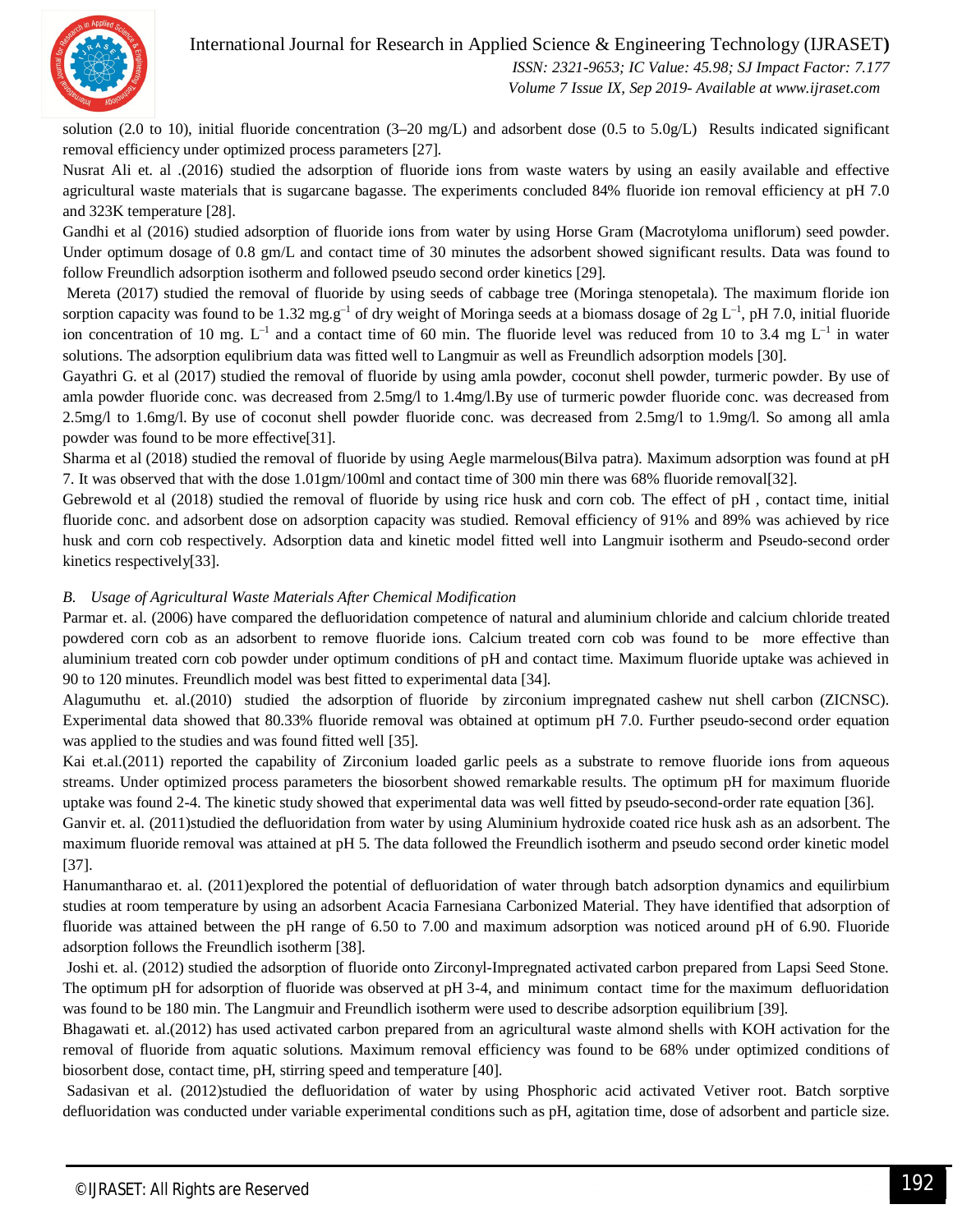

 *ISSN: 2321-9653; IC Value: 45.98; SJ Impact Factor: 7.177 Volume 7 Issue IX, Sep 2019- Available at www.ijraset.com*

Maximum defluoridation of 80% was achieved at pH 6. The surface and sorption characteristics were analyzed using SEM techniques. The equilibrium data obtained fitted well with Langmuir and Freundlich both isotherms [41].

Yadav et.al.(2013) studied the removal of fluoride ions from aqueous solutions and groundwater by using activated bagasse carbon (ABC), saw dust raw (SDR) and wheat straw raw (WSR). The performance was compared with commercially available activated carbon (CAC). The CAC, ABC, SDR and WSR removed 57.6, 56.4, 49.8 and 40.2% of fluoride ions respectively from aqueous solution of 5 mg  $L^{-1}$  at pH 6.0 with contact time of 60 min [42].

Rajan and Alagumuthu (2013) have studied the fluoride removal capacity of Zirconium impregnated walnut shell carbon (ZIWSC) and compared to natural walnut shell carbon (WSC). The fluoride removal of ZIWSC and WSC were found 94% and 81% at pH 3 respectively. The Langmuir maximum adsorption capacity of ZIWSC was 3.19 mg/g at 303 K for optimum condition at 180 minutes of contact time [43] .

Mise and Gurani (2014) have used chemically activated carbon prepared from Phoenix dactylifera (date palm) seeds at room temperature for removal of fluoride from water. Maximum fluoride removal was at pH 7.0 and optimum contact time was 40 minutes [44].

Marappan et. al. (2015) prepared chemically activated cotton nut shells carbon by different chemicals and was put in use for the removal of fluoride ions from aqueous solutions. Effects of adsorption time, adsorbent dose, pH of the solution, initial concentration of fluoride, and temperature of the solution were studied with equilibrium, thermodynamics and kinetics of the adsorption process [45].

Bashir et. al. (2015) synthesized chemically modified kernel-shell based bioadsorbents for removal of fluoride ions from waste water. Chemically modified palm kernel shells (CMPKS) showed effective adsorption property with maximum adsorption capacity of 2.35 and 2.01 mg/g at pH 6.0 and pH 7.0 respectively. Langmuir and Freundlich isotherms were studied along with pseudo first and second order kinetics mdoels, as well as intraparticle diffusion study indicated the probability of chemisorption. SEM showed drastic changes in surface morphology with projections and porous surface. FT-IR analysis also verified the presence of hydroxyl and amine group on the bioadsorbent [46].

Mondal et. al (2015) produced Aluminum impregnated coconut fiber ash (AICFA) for removal of fluoride from water. Adsorption kinetic indicated that the adsorption equilibrium was achieved within 60 min of process with removal efficiency of 98% at optimized pH of 12. Further adsorption process followed the pseudo- second order kinetic model. The Langmuir isotherm model could fit the experimental data. [47].

#### *C. Usage of Agricultural Waste Materials After Thermal Modifications*

Kumar et. al.(2008) have studied the defluoridation capacity of thermally activated neem (Azadirachta indica) leaves carbon (ANC) and thermally activated kikar (Acacia Arabica) leaves carbon (AKC) adsorbents. Batch experiments were done to see the fluoride removal properties. The optimum pH was found to be 6 for both adsorbents. The optimum dose was found to be 0.5g/100ml for ANC and 0.7g/100ml for AKC. The optimum time was found to be one hour for both the adsorbents. The adsorption process obeyed Freundlich adsorption isotherm [48].

Alagumuthu et. al. (2010) produced Zirconium impregnated groundnut shell carbon (ZIGNSC) to remove fluoride from water. Thermodynamic studies showed that fluoride adsorption increases with increase in entropy and is endothermic process. The kinetic data obtained from adsorption obeyed pseudo-second order equation. The equilibrium time for removal of fluoride ions was 180 min. The fluoride saturation capacity of ZIGNSC was 1.26 mg F/g at room temperature [49].

Chakrabarty and Sharma (2011) have investigated the defluoridation capability of thermal treated betel nut coir charcoal (BNC) powder at 200-300°C for 2-3 hours in a muffle furnace. The fluoride removal of 92% to 70% was achieved from aqueous solution of 2-10 mg/L fluoride concentration at 25°C. Adsorption equilibrium was achieved within 180 minutes. The optimum pH for maximum removal efficiency was accomplished at pH 6.0. The isotherm was fitted well for both Langmuir and Freundlich isotherms. The kinetic study revealed that result obeyed pseudo-second order for adsorption [50].

Chakrabarty and Sharma (2012) also studied the adsorption capacity of neem charcoal to remove the fluoride ions from water. The biosorbent was found significantly successful in removal of fluoride ions from aqueous solution of 10 mg/L fluoride concentration with about 94% efficiency. Biosorption equilibrium was achieved within 180 minutes. It was observed that the adsorption was pH dependent and maximum adsorption achieved at pH 5.0. Both Langmuir and Freundlich isotherm models fits well to the adsorption [51].

Mondal et. al. (2012) studied the removal of fluoride using tea waste in ash form as adsorbent through batch studies. The authors reported that the adsorbent was efficient for the uptake of fluoride ions at pH 6 with contact time 180 minutes. Tea ash was found to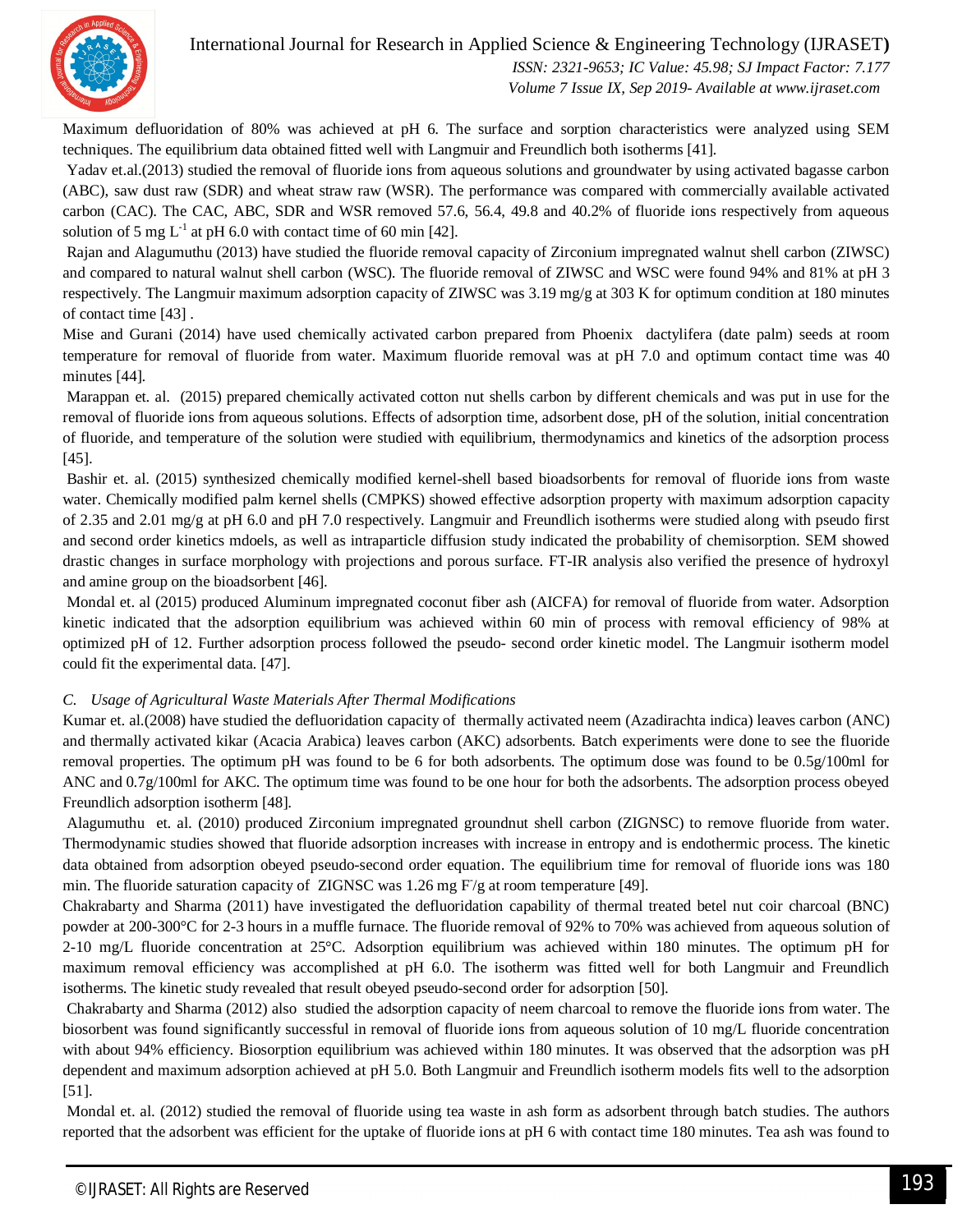

 *ISSN: 2321-9653; IC Value: 45.98; SJ Impact Factor: 7.177 Volume 7 Issue IX, Sep 2019- Available at www.ijraset.com*

be more efficient at an initial concentration of 5 mg/L and temperature 303 K. The authors also reported that the data well fitted with Langmuir adsorption isotherm. The adsorption process was observed to follow a pseudo-second-order kinetic model [52]. Hanumantharao et. al. (2012) reported the surface sorption characteristic of activated carbon prepared from the shells of Lagenarla

Sicerala towards fluoride ion removal from aqueous streams under various operational parameters such as initial ion concentrations, (1.5–15 mg/L), agitation time (10-70 minutes) and pH (3-10). The experimental isotherms data was analyzed using Langmuir and Freundlich isotherm models. The data was best fitted with the Langmuir isotherm model. First order, pseudo-first order, second order, pseudo-second order kinetic equations, intra particle diffusion and pore diffusion models were applied to studies to examine the experimental data. It was found that the pseudo-second order kinetic equation described the data of F ion adsorption on adsorbent carbon adequately [53].

Yadav et. al. (2014)have studied the potential of activated charcoal powder derived from dry stems or timber of Aralu (Ailanthus exelsa) tree by charring the biomaterials at  $100-200^{\circ}$  C for about 3-4 hours in muffle furnace. The removal efficiency of 94% and 80% was achieved for 10 mg/l of initial fluoride concentration at pH 2 and 5 respectively at an adsorbent dose of 0.5 g/l. The adsorption process was rapid and removed 75% of fluoride within first 30 minutes and biosorption equilibrium was achieved within 180 minutes with 94% removal [54].

Jadhav et. al. (2014) studied adsorption of Maize husk fly ash as an adsorbent for removal of fluoride ions from aqueous streams. The equilibrium was attained in initial 120 min. Maximum removal efficiency was obtained at pH 2.0 and optimum adsorbent dose was found to be 2g/50ml. Maximum fluoride removal was 86% at optimum conditions. Freundlich and Langmuir isotherms were best fitted into data[55]

Anusha et. al. (2014) conducted a batch mode adsorption studies by adsorption process using activated carbon prepared from Bale fruit (Limonia acidissima) shells as adsorbent and the removal efficiency was determined by optimizing various process parameters such as adsorbent dosage, contact time, pH and initial ion concentration. The maximum removal efficacy was found to be more than 63% [56].

Kanaujia et.al. (2015) studied the elimination of fluoride ions from ground water by carbonised Punica granatum (CPGC). The equilibrium time for removal of fluoride ions was achieved in 75 min. The fluoride saturation capacity of CPGC was found to be 1.68 mg F/g at room temperature. The best fitting adsorption isotherm was Freundlich model[57].

Kalpana et. al. (2017) investigated the adsorption of fluoride ions from the aqueous solutions by using activated carbon of Bael shells. The batch adsorption experiments were carried out and studies revealed significantly fast removal efficiency. It was observed that at initial concentration of 4 mg/L, approximately 52% of fluoride ions were removed in 60 minutes of contact time with adsorbent dose of 2 g/L. The adsorption isotherm data fitted well into Langmuir isotherm [58].

#### **III. CONCLUSION**

Agricultural waste biomass is generated during the harvesting of agricultural and food crops, as a byproduct of various agro based industrial processes or as a waste material after processing. Agricultural waste biomass is mainly composed of cellulose, lignin and hemicellulose along with other components such as lipids, proteins, simple sugars, water, hydrocarbons and starch etc. So these Agricultural waste materials are good adsorbents for fluoride removal from water.

#### **REFERENCES**

- [1] Hem, J.D , Study and Interpretation of the Chemical Characteristics of Natural Water. Water Supply Paper 2254, 3rd edition, US Geological Survey, Washington, D.C.( 1989).
- [2] USEPA "Review of the environmental effects of pollutants": Fluoride, US Environmental Protection Agency, Cincinnati, (1980)..
- [3] Fluoride contamination in groundwater, soil and cultivated foodstuffs of India and its associated health risks: A Review, Research Journal of Recent Sciences Vol. 7(4), ( 2018).
- [4] Reardon E.J., and Y Wang., Activation and regenration of a soil sorbent for defluoridation of drinking water, Appl. Geochem.,( 2001).
- [5] Jamode A.V, Sapkal V.S and Jamode V,"Defluoridation of water using inexpensive adsorbents, J. Indian Inst. Sci., ( 2004).
- [6] Murugan. M and Subramanian. E," Studies on defluoridation of water by Tamarind seed, an unconventional biosorbent, J. Water Health, (2006)
- [7] Alagumuthu. G, Veeraputhiran. V and Venkataraman. R, "Adsorption Isotherms on Fluoride Removal: Batch Techniques. Scholars Research Library, Archives of Applied Science Research,( 2010)
- [8] Bhaumik .R, Mandal. N.K, Das. B, Roy. P, Pal K.C, Das, Banerjee C. A, and Datta J.K, "Eggshell powder as an Adsorbent for Removal of Fluoride fromAqueous Solution : Equilibrium, Kinetic and Thermodynamic Studies," ISSN : 0973-4945 ; E-Journal of Chemistry , 9 (3), 1457-1480, (2012).
- [9] Vivek Vardhan .C.M and Karthikeyan. J, "Removal of fluoride from water using low-cost materials", Fifteenth International Water Technology conference, IWTC-15( 2011).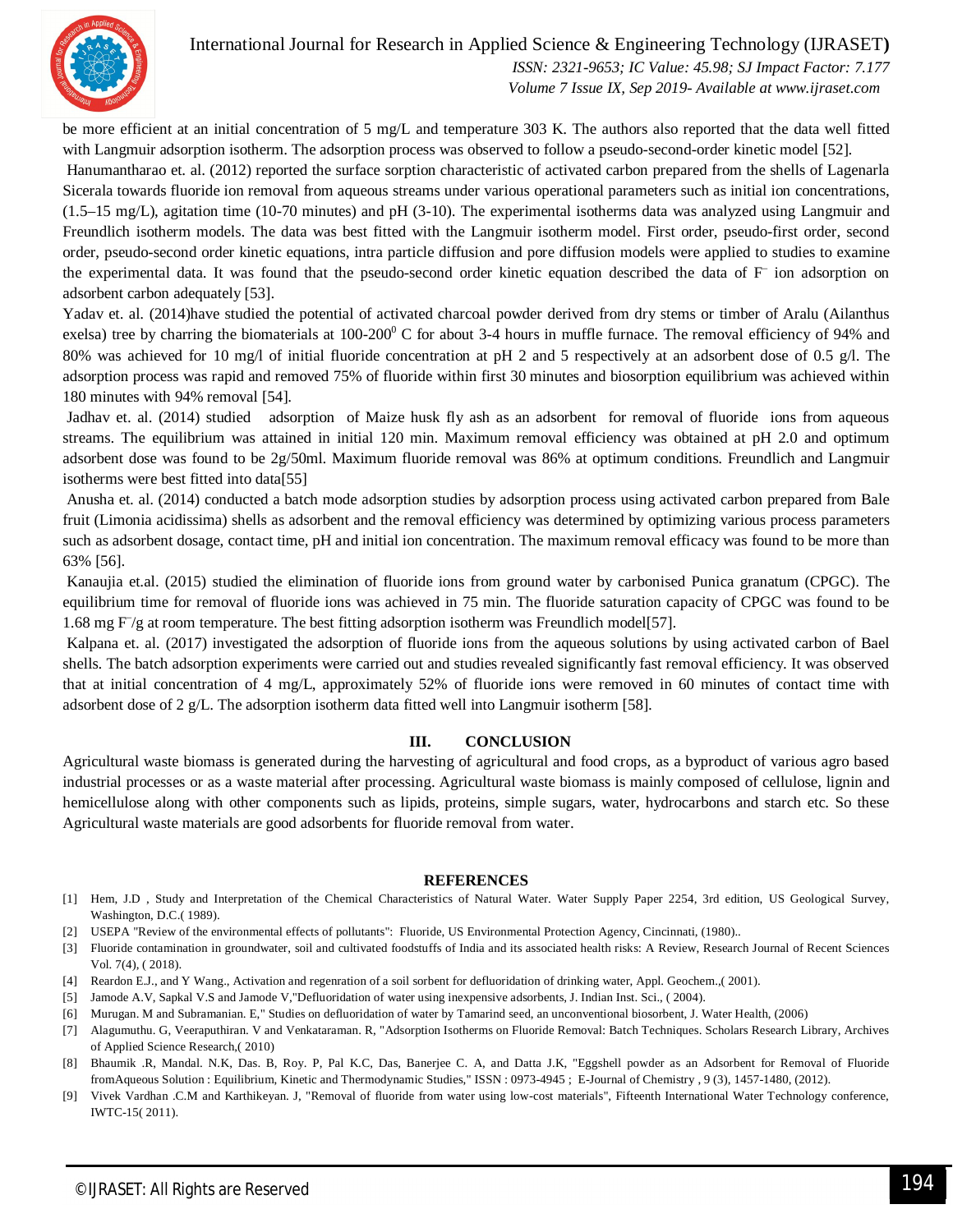

 *ISSN: 2321-9653; IC Value: 45.98; SJ Impact Factor: 7.177*

 *Volume 7 Issue IX, Sep 2019- Available at www.ijraset.com*

- [10] Jenish .S and Methodis. P.A," Fluoride Removal from Drinking Water Using Used Tea Leaves as Adsorbent. Asian Journal of Chemistry, 23(7), 2889-2892,(2011)
- [11] Bhagyashree, Mamilwar. M,Bhole A.G, Sudame. A.M," International Journal of Engineering Research and Applications (IJERA)"ISSN : 2248-9622 www.ijera.com vol. 2, Issue 4, pp. 334-338,(2012).
- [12] Patil Satish, Renukdas,Sameer, Patel Naseema ," Defluoridation of Water Using Biosorbents : Kinetic and Thermodynamic Study," International Journal of Research in Chemistry and Environment Vol. 3 Issue 1 (125-135) ISSN 2248-9649,(2013)
- [13] Valencia-Leal S.A, Cortes-Martinez R, Alfaro-Cuevas-Villanueva R," Evaluation of Guava Seeds (Psidium Guajava) As a Low-Cost Biosorbent for the Removal of Fluoride from Aqueous Solutions ; International Journal of Engineering Research and Development e-ISSN : 2278-067X, p-ISSN: 2278-800X, Volume 5, Issue 4 , pp. 69-76,(2012).
- [14] Kamble R.K ," Defluoridation of water using bioadsorbent-Basil (Octimum sanctum Linn. Leaves and its stem." Proc. 99thIndian Science Congress, Bhubaneswar, Part-II, 73-74,(2012).
- [15] Ramanjaneyulu V, Jaipal. M, Yasovardhan Nookala , Sharda. S, "Kinetic studies on removal of fluoride from drinking water by using Tamarind shell and Pipal leaf Powder. International Journal of Emerging Trends in Engineering and Development, Vol. 5, Issue 3, pp. 146-155,( 2013).
- [16] Jain. J. K and Gupta. N,"Defluoridation of water using bioadsorbents : kinetic study," International Journal Of Scientific Research, Vol 2, Issue 12, pp. 171-175,(2013).
- [17] Shyam. R and Kalwania G.S,"Accumulation of Fluoride in Sikar Aquifer and their Removal by Khimp Plant Powder,"Oriental Journal of Chemistry , Vol. 29, No. 3, pp. 1169-1177,(2013).
- [18] Rayappan. S, Jeyaprabha B, Prakash. P,"Defluoridation using a natural adsorbent, Cissus Quadrangularis,"World Journal Of Pharmacy and Pharmaceutical Sciences,Vol 3, Issue 6, pp. 1899-1915,( 2014).
- [19] Tomar Vaishali , Prasad Surendra , Kumar Dinesh ,"Adsorptive removal of fluoride from aqueous media using Citrus limonum(lemon) leaf," Microchemical Journal 112 97-103,(2014).
- [20] Dwivedi Shubha, Mondal Prasenjit and Balomajumder Chandrajit ," Bioadsorption of fluoride by Ficusreligiosa(Peepal leaf powder): Optimization of process Parameters and Equilibrium study, Research Journal of Chemical Sciences, Vol 4(7), 52-60(2014).
- [21] Ranjan. K, Bharalia , Krishna and Bhattacharyya. G ," Kinetic and Thermodyamic studies on fluoride Biosorption by Devdaru(Polyalthia longifolia) Leaf powder,". Octa Journal of Environmental Research Vol. 2(1):22-31(2014).
- [22] Bharali R. K and Bhattacharyya. K. G,"Kinetic Study on Fluoride Sorption using Silikha(Terminalia chebula) Leaf Powder as Biosorbent,"International Journal of Research in Chemistry and Environment, Vol. 4, Issue 1, pp.114-119, Jan.( 2014).
- [23] Mohaammad Aash , Majumder C .B ," Removal of fluoride from synthetic waste water by using"Bio-Adsorbents,"IJRET:International Journal of Research in Engineering and Technology...Volume:03,(2014).
- [24] Maan Suman , Mandal Anubha," Removal of Fluoride from Drinking Water Using Sawdust, International Journal of Engineering Research and Applications ISSN: Vol. 4, Issue 7(version 2), pp.116-123, July( 2014).
- [25] Kumari . P, Kumari. N and Pathak G,"Defluoridation of water by a biomass: Shorea Robusta,"International Journal of Advanced Technology in Engineering and Science, Volume 3,Issue 1,pp. 1-15. Aug,(2015).
- [26] Islamuddin, Rajneesh, Gautam K, Fatima Shaista, "Removal of fluoride from drinking water by coconut husk as natural adsorbent", International Journal of Engineering Sciences & Research Technology, ISSN 2277-9655, October (2016).
- [27] Patil R.N, . Nagarnaik P.B and Aggrawal D.K," Removal of fluoride from ground water by using treated bark of phyllanthus emblica (amla) tree." International Journal of Civil Engineering and Technology, 7(6), 11-20,(2016).
- [28] Ali Nusrat , Ahmed Mahtab , Singh Shilpi ,"Defluoridation of Drinking Water Using Low Cost Natural Adsorbent(Sugar Cane Bagasse)",International Journal of Emerging Technologies in Engineering Research. Volume4, Issue5, May(2016)
- [29] Gandhi .N, Sirisha. D, Chandra Sekhar K. B,"Adsorption of Fluoride(F-)from aqueous solution by using Horse gram(Macrotyloma uniflorum) seed powder,"International Journal of Engineering and Technical Research(IJETR), Volume-5,Issue-3, July (2016).
- [30] Tiku Mereta Seid, "Biosorption of Fluroide ion from water using the seeds of the cabbage tree (Moringa stenopetala)", African Journal of Environmental Science and Technology, Vol. 11 (1), pp. 1-10, January( 2017).
- [31] Gayathri G ,Kumar Raju B.C, Reddy Shankar , M. Beulah,"Defluoridation of Groundwater using low cost adsorbents,"International journal of Earth sciences and Engineering,vol. 10 No. 05, October (2017).
- [32] Sharma Akshay, Benjamin Surbhi, Soni Dipti,Ameta Rakshit,"Removal of fluoride from Groundwater by using Bioadsorbents like Aegle Marmelos." International journal of Current Advanced Research, vol. 7; issue1(H) January 2018.
- [33] Desta Gebrewold Berhane, Kijjanapanich Pimluck, Eldon R,"Fluoride Removal From Groundwater using Chemically modified rice husk and corn cob activated carbon," Journal of Environmental Technology.April (2018).
- [34] Parmar .H.S, Patel. J.B, Sudhakar. P, Koshy V.J," Removal of fluoridefrom water with powdered corn cobs," Journal of Environmental Science and Engieneering, vol. 48, No. 2, pp 135-138, April( 2006).
- [35] Alagumuthu .G and Rajan. M, "Equilibrium and kinetics of adsorption of fluoride onto zirconium impregnated cashew nutshell carbon." Chem.Eng. J., Issue (3), pp. 451-457, April( 2010).
- [36] Huang .K, Shao. J, Zhu . H and Inoue. K, "Removal of fluoride from aqueous solution onto Zr-loaded garlic peel (Zr-GP) particles," Journal of CentralSouth University of Technology, Vol. 18, issue( 5), pp. 1448-1453, Oct.( 2011).
- [37] Ganvir. V and Das. K," Removal of fluoride from drinking water using alumimum hydroxide coated rice husk ash." J. Hazard. Mater., 185(2–3), 1287-1294, (2011).
- [38] Hanumantharao. Y , Kishoreand M, Ravindranath. K," Preparation and development of adsorbent carbon from Acacia Farnesiana for Defluoridation". InternationalJournal of Plant, Animal and Environmental sciences, 1(3), 209-223, (2011).
- [39] Joshi Sahira , Adhikari Mandira ,Raja Ram Pradhananga , "Adsorption of Fluoride Ion onto Zirconyl-Impregnated Activated Carbon Prepared from Lapsi Seed Stone", J. Nepal Chem. Soc., Vol. 30,( 2012).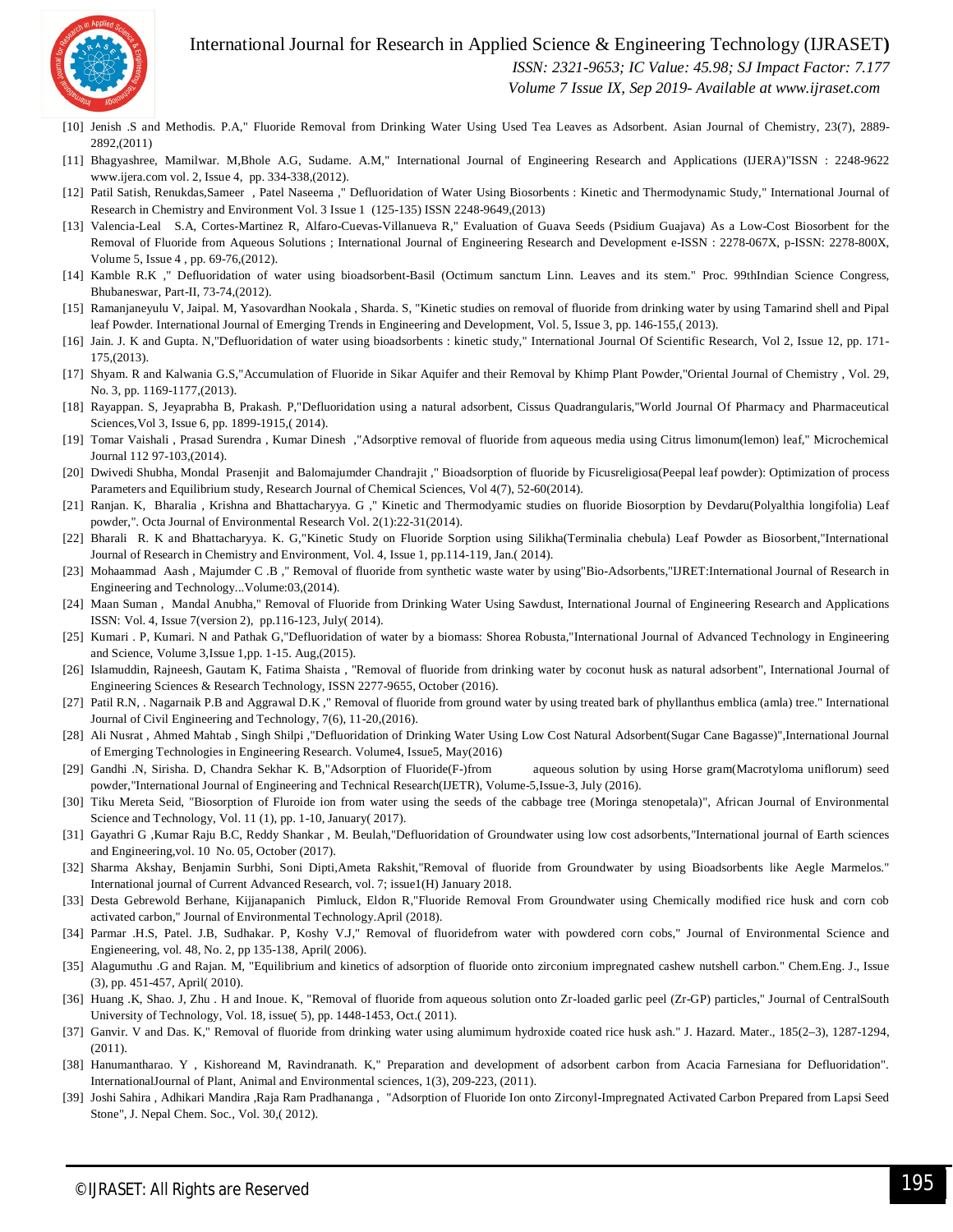

 *ISSN: 2321-9653; IC Value: 45.98; SJ Impact Factor: 7.177*

 *Volume 7 Issue IX, Sep 2019- Available at www.ijraset.com*

- [40] Bhagwati P.B, shivayogimath C.B and Hiremath. M.N, "Column investigation of fluoride on activated carbon prepared from Almond shell," Journal of Institution of Public Health Engineers, India, Vol. 2012-13. No. 2, pp 1-8, July( 2012).
- [41] Sadasivan Puthenveedu, Harikumar Pillai, Jaseela Chonattu, Megha Tharayil, "Defluoridation of water using biosorbents", Vol. 4, No. 4, 245-251 (2012).
- [42] Kumar Yadav Asheesh , Abbassi Rouzbeh , Gupta Asha, Dadashzadeh Mohammad ,"Removal of fluoride from aqueous solution and groundwater by wheat straw, sawdust and activated bagasse carbon of sugarcane."Ecological Engineering Volume 52, Pages 211-218, (2013).
- [43] Rajan. M and Alagumuthu. G, "Study of fluoride affinity by zirconium impregnated walnut shell carbon in aqueous phase : Kinetic and Isotherm evaluation, Journal of Chemistry, Article ID 235048, pp. 1-8, (2013).
- [44] Mise S. R and Gurani K. B,"Adsorption studies of fluoride on activated carbon derived from Phoenix Dactylifera(Date Palm) seeds,"International Jounal of Research in Engineering and Technology, Conference Issue, pp. 329-333, Nov.( 2013).
- [45] Mariappan . R, Vairamuthu. R, Ganapathy. A,"Use of chemically activated cotton nut shell carbon for the removal of fluoride contaminated drinking water: Kinetic evalution",Chinese Journal of Chemical Engineering, Vol. 23, Issue 4, 710-721,(2015).
- [46] Bashir M. T, Salmiaton. A , Nourouzi. M. M, Azni. I, Harun. R,"Fluoride removal by chemical modification of palm kernel shell-based adsorbent:A Novel agricultural waste utilization approach",Asian Journal of Microbiology, Biotechnology and Environmental Sciences, Vol.17, Issue 3,pp 533-542,(2015).
- [47] Mondal Naba Kumar, Bhaumik Ria , Kumar Datta Jayanta,"Removal of fluoride by aluminium impregnated coconut fiber from synthetic fluoride solution and natural water",Alexandria Engineering Journal, Volume 4,pp. 1273-1284,(2015).
- [48] Kumar .S , Gupta. A and Yadav. J.P ," Removal of fluoride by thermally activated carbon prepared from neem (Azadirachta indica) and kikar (Acacia arabica) leaves. Journal of Environmental Biology.(2008)
- [49] Alagumuthu Ganpaty , Rajan Mariappan , "Kinetic and equilibrium studies on fluoride removal by zirconium (IV) impregnated groundnut shell carbon", issue( 4), pp. 293-304, (2010).
- [50] Chakrabarty Supata, Sharma H.P, "A study on defluoridation capacity of Betel nut coir charcoal from aqueous solutions", Pollution Research, Vol. 30, Issue 4, pp. 75-80, (2011).
- [51] Chakrabarty .S , Sharma H.P ," Defluoridation of contaminated drinking water using neem charcoal adsorben : kinetics and equilibrium studies." Int J Chem TechRes 4(2) : 511-516, (2012).
- [52] Mondal Naba Kumar , Baumik Ria, Baur Tanmoy ,Das Biswajit , Roy Palas and Kumar Datta Jayanta," Defluoridation of Water by Tea Ash ," Chemical Science Transactons (2012).
- [53] Hanumantharao .Y, Kishore M and Ravindhranath K,"Characterijation And Adsorption Studies of Lagenaria siceraria Shell Carbon For The Removal Of Fluoride."International Journal of ChemTech Research, Vol4, No. 4, pp 1686-1700, ( 2012).
- [54] Yadav. B, Garg . A, Santra P. K and Santra S and Pathodiya. P,"Use of Aralu stem charcoal for defluoridation of drinking water,"International Journal Of Bioassays, Vol 3, Issue 3,( 2014).
- [55] Jadhav A.S , Jadhav M.V," Use of Maize Husk Fly as an Adsorbent for Removal of Fluoride from water",International Journal of Recent Development in Engineering and Technology, Volume 2, Issue 2, (2014).
- [56] Anusha. G and Murugadoss . J.R, "Adsorption of Fluoride from Aqueous Phase by Agro Based Adsorbent", International Journal of Science and Research, Vol. 3, Issue 9, pp. 2067-2069,( 2014).
- [57] Kanaujia Sudhanshu,Singh Bharat, Singh Sanjay, "Removal of fluoride from Groundwater by Carbonised Punica granatum Carbon (CPGC) Bio-Adsorbent", Journal of Geoscience and Environment Protection, (2015).
- [58] Singha Kalpana , Lataye Dilip and Waseware K.L ,"Removal of Fluoride from Aqueous Solution by using Bael (Aegle Marmelos) Shell Activated Carbon : Kinetic, Equilibrium and Thermodynamic study." Journal Fluorine Chemistry, 194, 23-32,(2017)